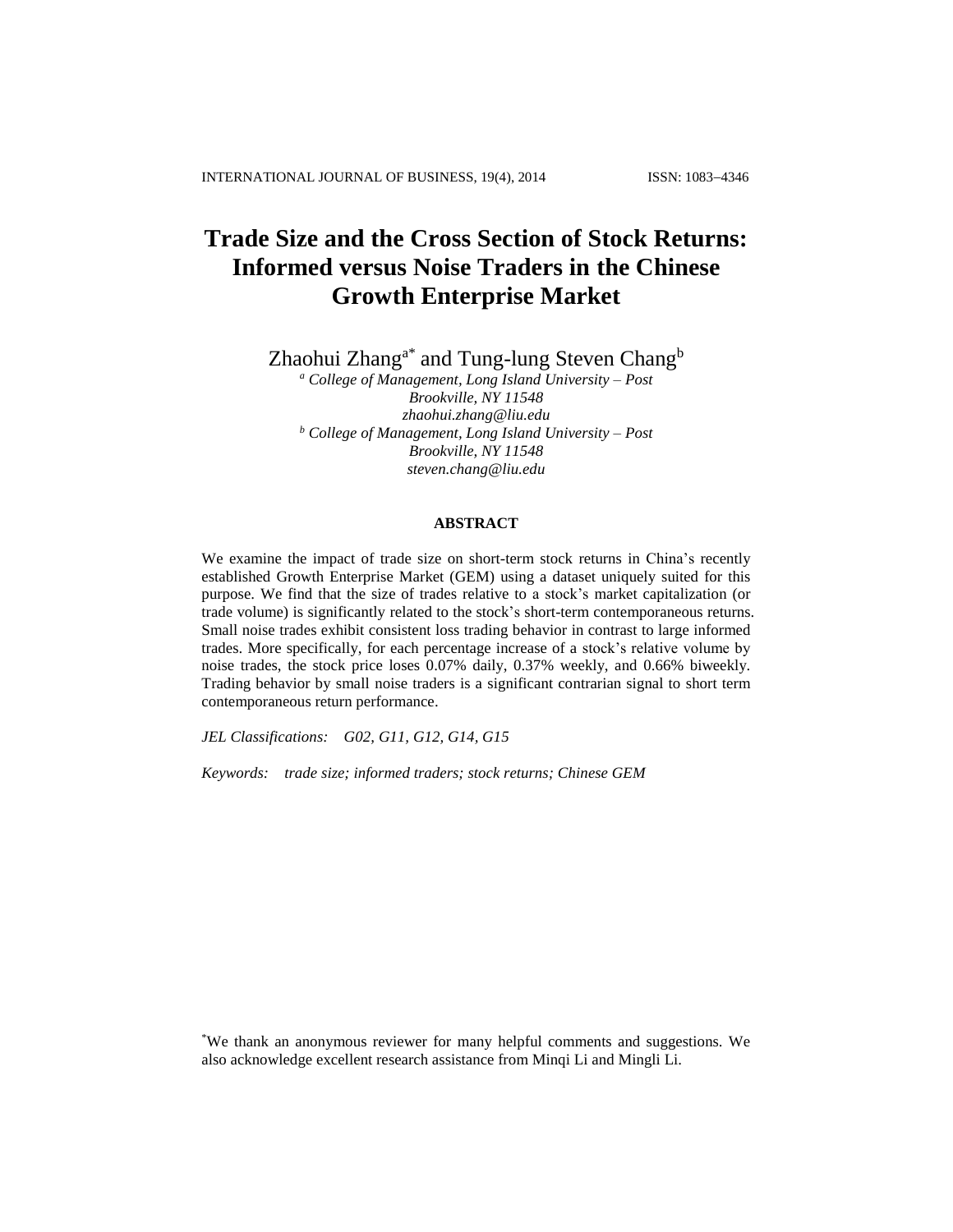## **I. INTRODUCTION**

The trade characteristics of informed versus noise traders are of great research interest. DeLong, et al. (1990) theorize that noise traders could earn higher expected return than risk averse informed traders by creating more noise risks than arbitrageurs are willing to bet against. Odean (1999), Barber and Odean (2000), and Hvidkjaer (2008) find that stocks bought by individual noise traders tend to significantly underperform those stocks they sold.

Researchers have also presented opposing evidence of trade size impact on stock returns. On one hand, trade size is significant in addition to number of trades and trade imbalance so that trade size and information set are positively correlated (Kim and Verrecchia, 1991; Chan and Fong, 2000), adverse selection (when small traders piggyback on large informed trades) is therefore a problem. Large trades impose greater price impacts than smaller trades do (Dufour and Engle, 2000; Easley and O'Hara, 1987; Easley et al., 1997; Holthausen et al., 1987, 1990; Lin et al., 1995).

On the other hand, Jones et al. (1994) find that the number of trades is significant, but not the size of trade. In addition, informed investors may camouflage or cloak their trades in package by splitting orders to reduce the adverse selection, thus medium-sized (or even small) trades have bigger price impact than large trades. (Alexander and Peterson, 2007; Chakravarty, 2001; Chan and Lakonishok, 1995; Hasbrouck, 1995; Keim and Madhavan, 1995; Barclay and Warner, 1993; Kyle, 1985).<sup>1</sup> Chan and Lakonishok (1995) also find that the order-splitting behavior often takes four or more days.<sup>2</sup> Chordia and Subrahmanyam (2004) provide theoretical framework that motivates traders to split their orders.

Griffin et al. (2003) find that "stocks with the largest institutional sell imbalances experience an extremely low (contemporaneous) excess return of -4.29%, whereas stocks with the largest institutional buying activity experience a 3.69% excess return" (p. 2295). Campbell et al. (2009) also find that institutions tend to be daily momentum traders that demand liquidity with near-term negative returns but contrarian investors for relatively longer term that earn positive returns. Also, the demand for liquidity is higher for sales than for buys. The finding seems to suggest that large traders may not have trading advantage over small traders in the short term.

Asthana et al. (2004) show that small traders do trade correctly on and benefit (more than large traders) from annual report filings on EDGAR. However, the direct gains or losses of small versus large trades are not directly tested.

Foster et al. (2011) find that "neither the number of funds trading, nor the volume of shares purchased and sold by institutions is correlated with contemporaneous stock returns" (p. 3384) because the dynamics of growth and value managers tend to offset the impact on price changes. Their sample includes only the largest 50 stocks listed on the Australian Securities Exchange.

Kaniel et al. (2008) find that contrarian individuals gain positive subsequent excess monthly returns trading against institutions demanding for immediacy. Dorn et al. (2008) and Barber et al. (2009) both find that individual investors herd -- they tend to trade the same stocks in the same direction at the same time. The former find that individual investors' net limit buy orders are negatively (positively) correlated with contemporaneous (following) weekly returns. The latter, however, find that stocks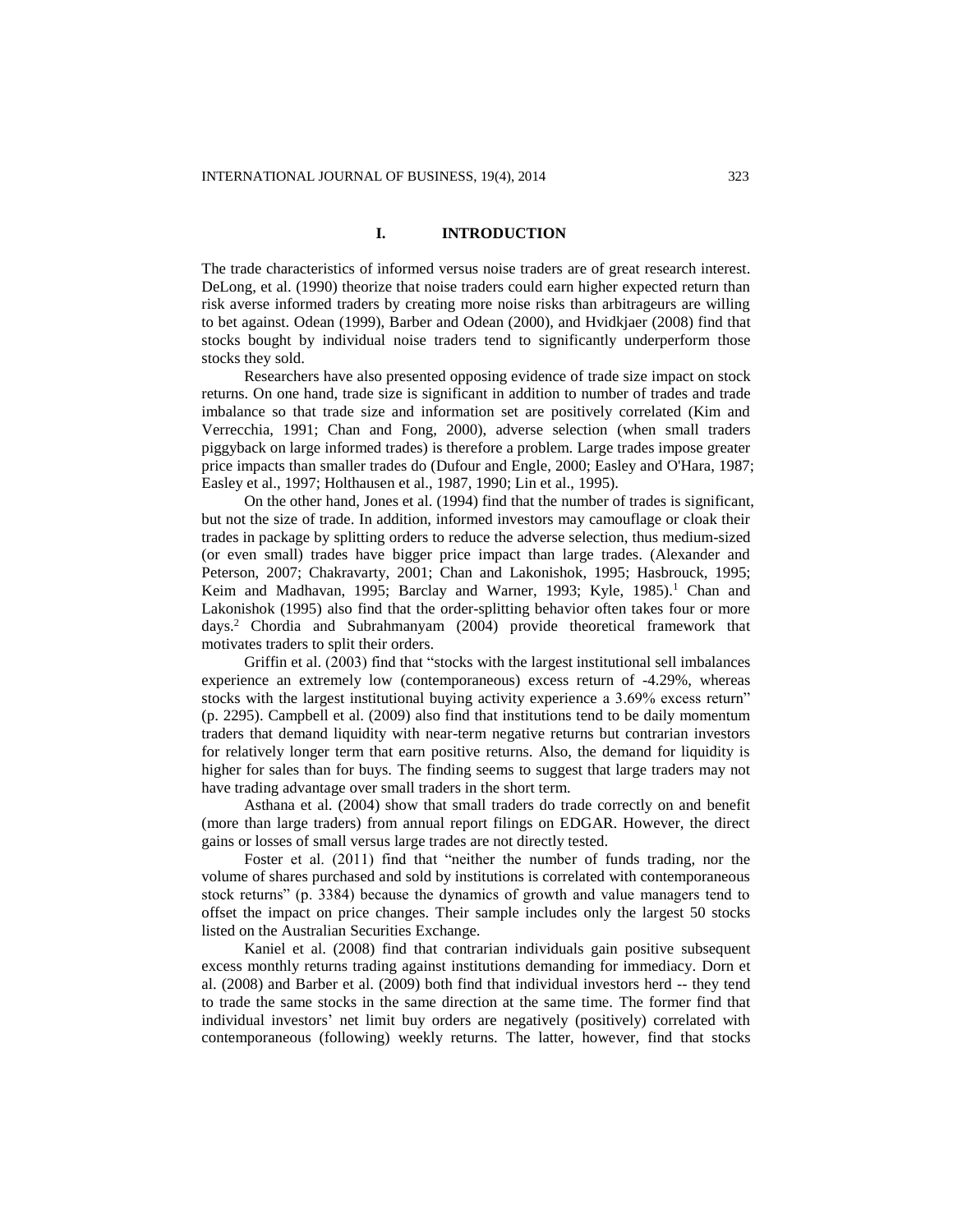mostly purchased (sold) by small investors yield significantly positive (negative) returns in the current and following week; the subsequent weekly pattern is opposite for stocks dominated by large trades.

In this paper, we examine the impact of trade size on stock returns on China's recently established Growth Enterprise Market (GEM). The GEM started trading on Oct. 1, 2009 and is China's own NASDAQ-style market to foster the growth of young, entrepreneurial type of high-growth high-risk companies. The relatively new data from a relatively new market in this paper have both the absolute trade size and the relative trade size (out of total volume or market capitalization) for each stock on a daily, weekly, and bi-weekly basis, the tests of weekly and bi-weekly relationship between trade size and stock returns should mitigate the order-splitting behavior of informed traders presented in the literature. In addition, as elaborated below, the trade size categorization in China is different from the tradition of the literature, offering potentially a new perspective to interpretation of the findings in the literature. Moreover, there are no shorts and market order allowed in the market so that the transaction data are free of certain test issues raised in the literature (e.g., Barber et al., 2009).

We find that when a stock's net buys are dominated by small (large) traders, the stock price tends to go down (up) during the daily, weekly, and bi-weekly periods. There is a definite positive relation between the size of trades and short-term contemporaneous stock returns. Thus, our findings are inconsistent with those of some recent studies (e.g., Barber et al., 2009). Perhaps more interestingly, the trading behavior of small (noise) traders serves as a stronger contrarian signal than that of large traders to a stock's short-term contemporaneous returns.

The paper is organized as follows. Section II presents the hypotheses. Section III explains the data and methodology and Section IV provides the empirical results. Section IV offers concluding remarks.

#### **II. HYPOTHESES**

The main hypothesis is whether there is a positive relationship between trade size and short-term contemporaneous stock returns. More specifically, we test that for an average stock for a given day or (bi)week, the higher the proportion of the largest net buys (sales) out of the total volume or market capitalization, the higher (lower) the stock's return; the higher the proportion of the smallest net buys (sales) out of the total volume or market capitalization, the lower (higher) the stock's return. The premise is that large trades are associated with smart money and informed traders while small trades are associated with noise traders. When trades take place between informed traders and noise traders, the informed traders will win and the noise traders will lose. As such, the proportion of a stock's trading volume based on different trade sizes can be used to signal stock performance in the short horizon.

As discussed above, researchers (e.g., Barclay and Warner, 1993; Chan and Lakonishok, 1995) have attempted to address the issues with regard to the potential cloaking of informed trades that are split into or hid by uninformed form. The weekly and bi-weekly data of cumulated stock returns and trading volume categorized by trade size should minimize the potential confounding effect due to order splitting behavior by informed traders.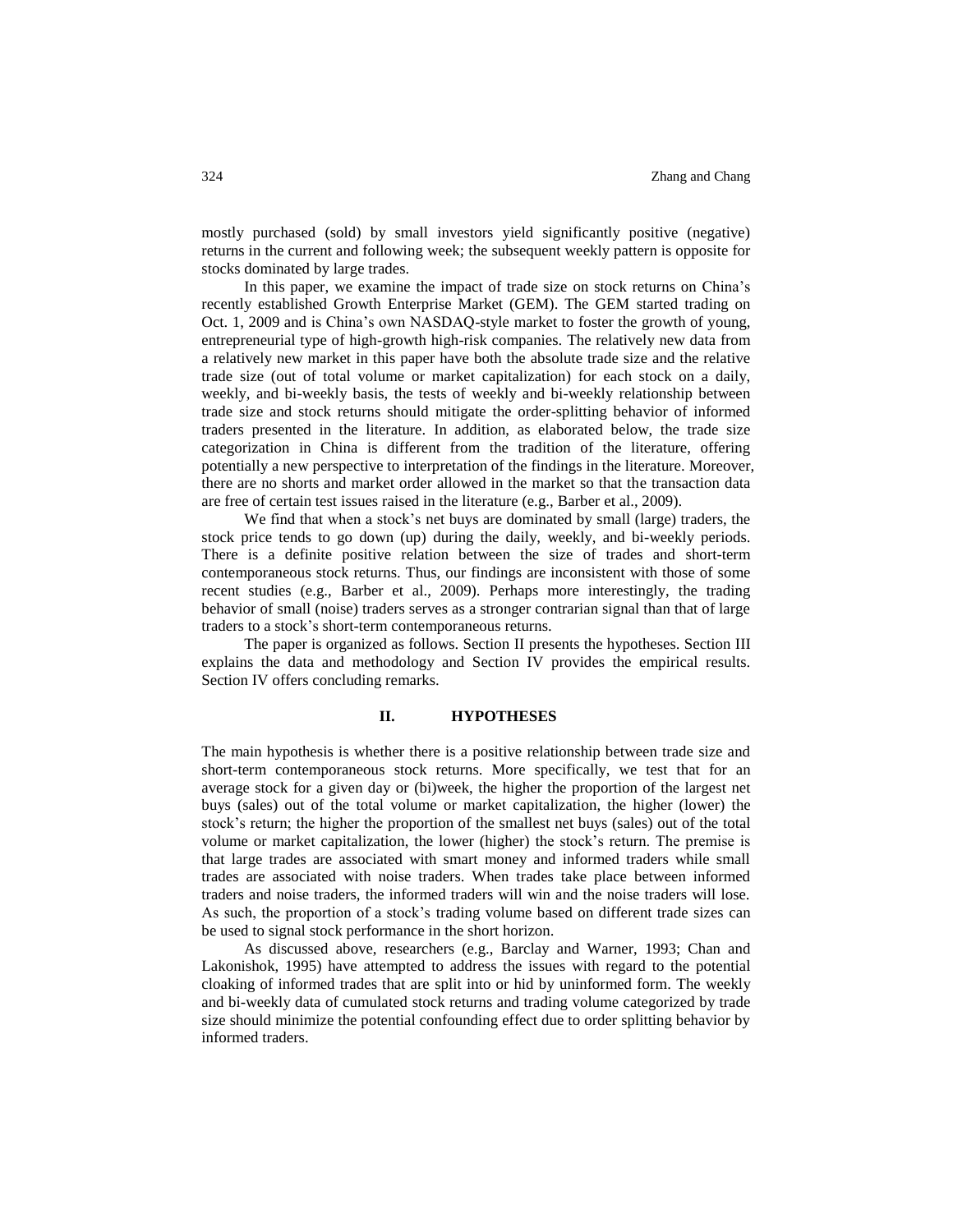To control for any effects caused by sample size, the tests are conducted for the whole sample and two reduced samples that contain only the stocks yielding top and bottom returns during a specific period or frequency. Finally, despite all stocks are small in terms of market capitalization relative to stocks listed on the main boards (Shanghai Stock Exchange and Shenzhen Stock Exchange), the size factor is controlled in the sense that a scaled trading volume relative to market capitalization is also used in all the tests.

## **III. DATA AND METHODOLOGY**

#### **A. Data**

The data for this study are from the Eastmoney Research Database and Tong Daxin Database. Eastmoney is the only publicly traded financial news and data company in China and Tong Daxin is a leading data source provider for major trading platforms in China. The sample consists of all stocks in China's Growth Enterprise Market (GEM) on the Shenzhen Stock Exchange for the second half of 2012. The GEM is modeled after NASDAQ with the objective of fostering the growth of small, innovative, and entrepreneurial type of firms in China. The Exchange operates as an electronic open limit order book market with no specialists or market makers. In addition, there is a daily price limit of +/−10% for each stock from the previous close. Short selling on the GEM is prohibited. The Exchange opens 4 hours a day (from 9:30 a.m. to 11:30 a.m. in the morning and from 1:00 p.m. to 3:00 p.m. in the afternoon).

The GEM listed about 340 stocks as of the start of the sample period (July 2012). The total market capitalization was about RMB 854 billion (about US \$136 billion) at the same time. Our sample is a collection of the cross-sections of all stocks on a daily, weekly, and non-overlapping bi-weekly frequency.

For each cross-section, there are three separate datasets: single-day sample, weekly sample, and non-overlapping bi-weekly sample. Each sample contains individual stock returns for the sampling period, four types of trades, namely, largest trades, large trades, medium-sized trades, and small trades. For each trade type, a stock's total net transaction volume (or trade imbalance) in RMB and the percentage of the volume over the stock's total trade volume in that category are provided. The largest trade type includes the trade that is equal to or greater than half million shares or one million RMB; the large trade type includes those smaller than the largest trade, but equal to or greater than 100,000 shares or 200,000 RMB; the medium trade type includes those smaller than the large trade, but equal to or greater than 20,000 shares or 40,000 RMB; and the small trade type refers to the rest.<sup>3</sup>

The single-day sample provides stock returns on one day with all the above trade information, the (bi)weekly sample provides cumulative stock returns and cumulative trade information during one (two) week(s). For each sample period, tests are run separately for all stocks; for 100 stocks with top 50 and bottom 50 returns only; and for 50 stocks with top 25 and bottom 25 returns only. Stocks with tickers equal to or higher than 300304 are deleted so all stocks have at least 3 months of trading history. (All tickers are sequenced by the IPO time, e.g., ticker 300001 was assigned to the first firm chosen to be listed.). A stock is also deleted if not traded on that day or during a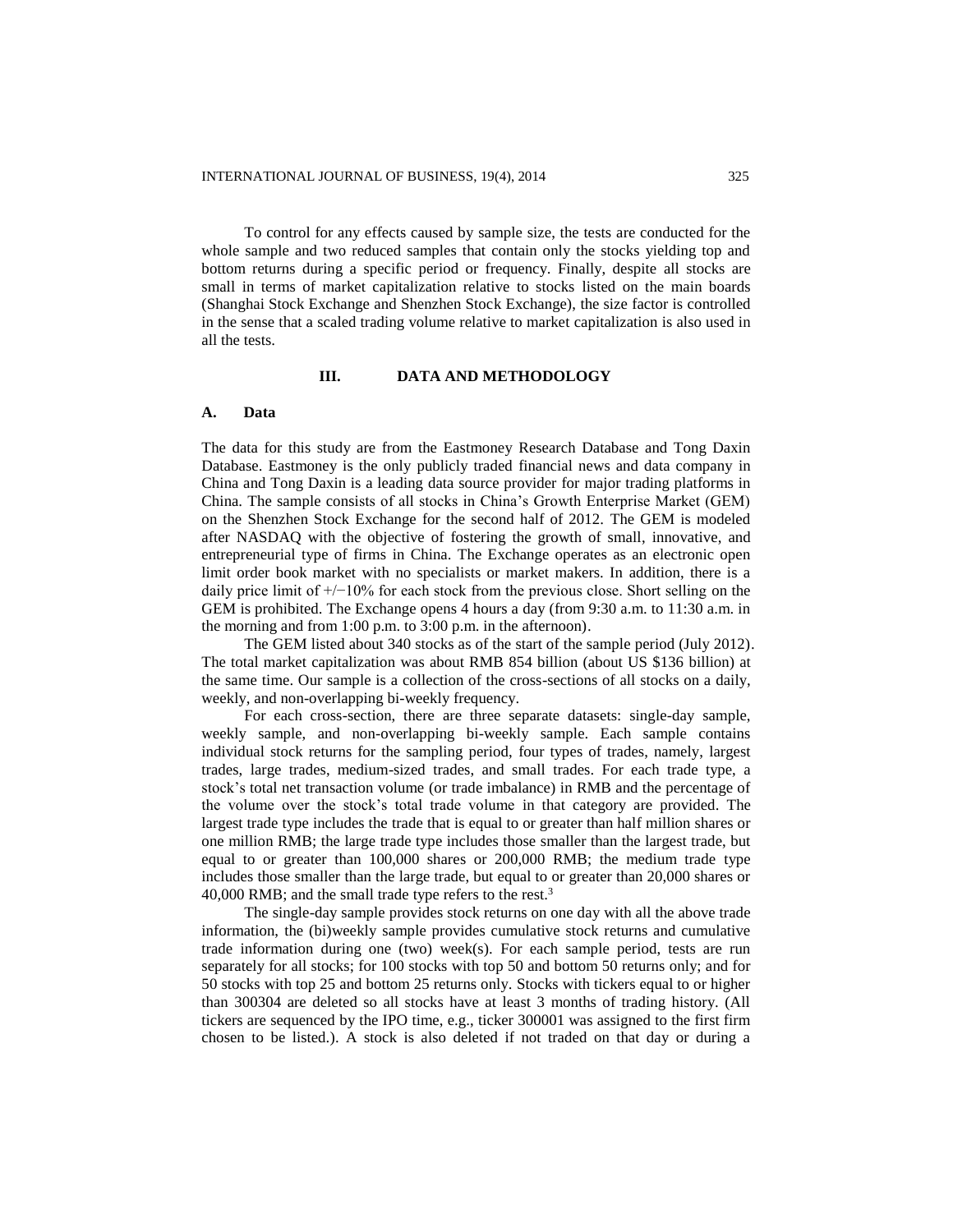sampling period (a few to several stocks). The tradable market value is determined by the current price and the tradable number of shares outstanding. The ratio of a stock's tradable number of shares outstanding over its total number of shares outstanding ranges from 10% to 70%, with an average of 38%. The non-tradable shares have a locking period of three years after IPO. None of the shares face locking period expiration during the sampling period. Tests conducted using total number of shares outstanding yield similar results and are not reported in the paper.

Table 1 shows the major industry distribution of the companies listed on the GEM. Software industry takes the top spot with 37 stocks listed, followed by electrical parts and equipment industries. Table 2 shows the market capitalization (size) distribution of the sample firms and the descriptive statistics of the size factor. There are 132 firms (44% of total) whose market capitalization is between one billion and two billion RMB. 76% of the firms had a market capitalization less than three billion RMB. The mean and median market capitalization is 2.5 billion and 1.8 billion RMB, respectively. Table 3 presents the distribution and descriptive statistics for book value, price to book ratio (PB), and net profit margin, respectively. The majority of the firms (209) had a book value less than 1 billion RMB, with the mean of 0.94 billion RMB. 69% of the firms (210) had a PB ratio less than 3, with the mean of 2.7. 87% of the firms (264) had a net profit margin between 0% and 30%, with the mean of 15%.

**Table 1** Major industry distribution of the firms listed on the GEM (as of Dec. 31, 2012)

| Industry             | Count | Industry                     | Count |
|----------------------|-------|------------------------------|-------|
| Software             | 27    | Semiconductor                | 14    |
| Electrical parts     | 24    | <b>Electrical Instrument</b> | 14    |
| Electrical equipment | 22    | Medicare                     | 11    |
| Chemical materials   | 21    | Pharmaceutical               | 10    |
| Special Machinery    | 20    | <b>Environment Protect</b>   | 8     |
| Telecom Equipment    | 18    | Internet                     |       |
| <b>Total Count</b>   | 206   |                              |       |

Note: The list shows an industry if at least seven companies are from the industry.

**Table 2**

Distribution of total market capitalization (RMB billion, as of Dec. 31, 2012)

|                    |   | Boundary |       |       |         | Boundary |       |
|--------------------|---|----------|-------|-------|---------|----------|-------|
| Lower              |   | Higher   | Count | Lower |         | Higher   | Count |
| 0.70               | ✓ |          | 33    | 6     | $\,<\,$ |          | Q     |
|                    |   | 2        | 132   |       | $\,<\,$ | 8        |       |
| $\overline{c}$     |   | 3        | 63    | 8     | $\,<\,$ |          |       |
| 3                  |   |          | 35    | 9     | $\,<\,$ | 10       | 3     |
| 4                  |   |          | 12    | 10    | $\,<\,$ | 22       |       |
|                    | < | 6        | 3     |       |         |          |       |
| <b>Total Count</b> |   | 300      |       |       |         |          |       |
| Mean               |   | 2.5      |       |       |         |          |       |
| Median             |   | 1.8      |       |       |         |          |       |
| Stdev              |   | 2.2      |       |       |         |          |       |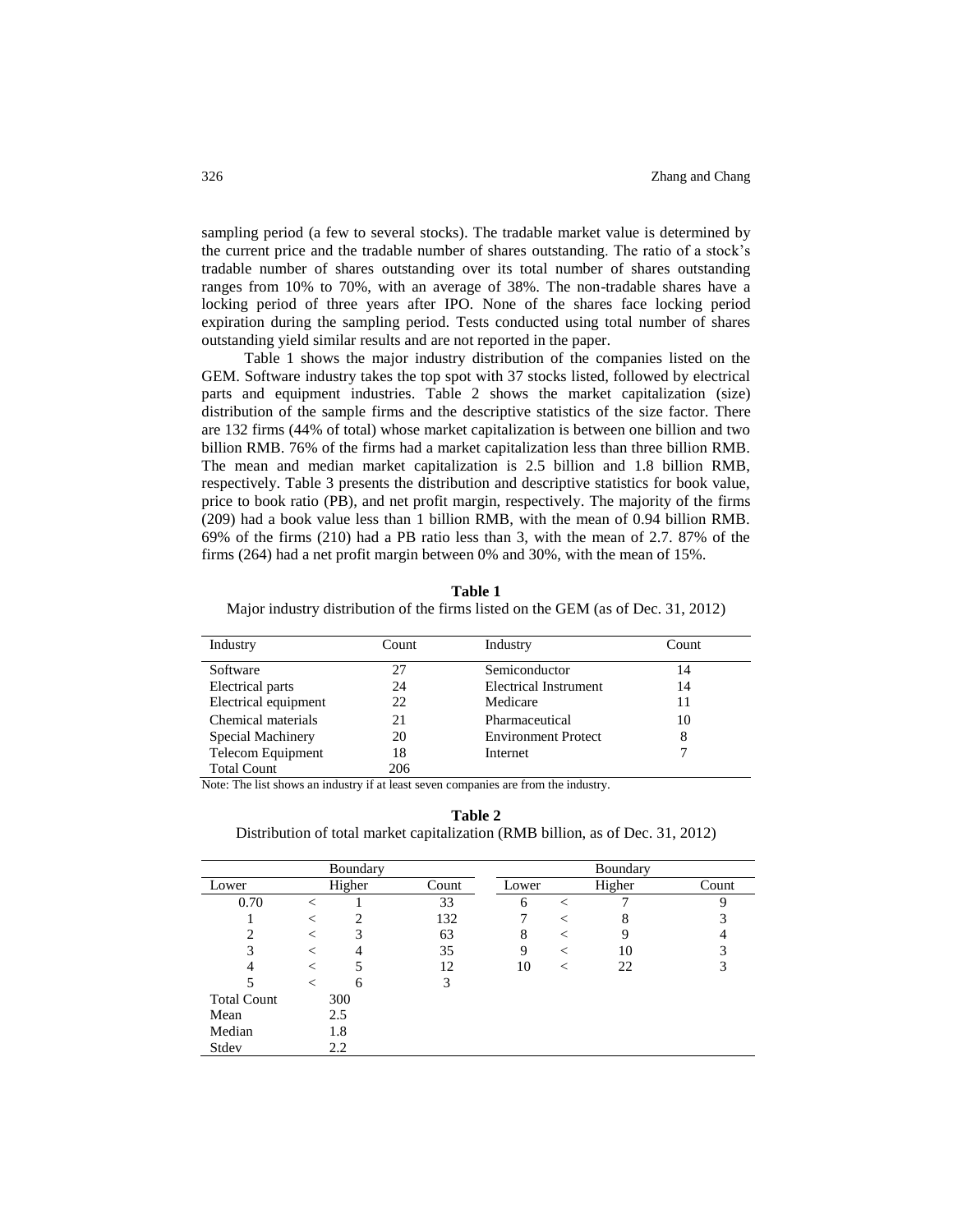**Table 3** Descriptive statistics of book value, price to book ratio, and net profit margin as of Dec. 31, 2012

| <b>Book Value Boundary</b><br>(RMB Billion) |         |              | Price to Book Ratio Boundary |                |         | Net Profit Margin Boundary<br>(%) |       |                  |         |               |       |
|---------------------------------------------|---------|--------------|------------------------------|----------------|---------|-----------------------------------|-------|------------------|---------|---------------|-------|
| lower                                       |         | Higher       | Count                        | Lower          |         | Higher                            | Count | Lower            |         | Higher        | Count |
| 0.3<br>(min)                                | $\,<\,$ | 1            | 209                          | 1.04<br>(min)  | $\,<$   | $\overline{c}$                    | 111   | $-49.9$<br>(min) | $\,<\,$ | $\Omega$      | 11    |
| 1                                           | $\,<\,$ | 2            | 77                           | 2              | $\,<$   | 3                                 | 99    | $\Omega$         | $\,<\,$ | 10            | 90    |
| $\overline{2}$                              | $\,<\,$ | 3            | 14                           | 3              | $\,<$   | 4                                 | 44    | 10               | $\,<$   | 20            | 125   |
| 3                                           | $\,<\,$ | 3.5<br>(max) | 3                            | $\overline{4}$ | $\,<$   | 5                                 | 29    | 20               | $\,<\,$ | 30            | 49    |
|                                             |         |              |                              | 5              | $\,<\,$ | 8.55<br>(max)                     | 20    | 30               | $\,<\,$ | 40            | 18    |
|                                             |         |              |                              |                |         |                                   |       | 40               | $\,<$   | 57.6<br>(max) | 10    |
| Total                                       |         |              | 303                          | Total          |         |                                   | 303   | Total            |         |               | 303   |
| Mean                                        |         | 0.94         |                              | Mean           |         | 2.7                               |       | Mean             |         | 15.0          |       |
| Median                                      |         | 0.78         |                              | Median         |         | 2.4                               |       | Median           |         | 13.7          |       |
| Stdev                                       |         | 0.57         |                              | Stdev          |         | 1.4                               |       | Stdev            |         | 11.5          |       |

#### **B. Methodology**

We use the step-wise regression method to identify from the relevant trade size information the final key variables most significantly affecting the stock returns. The relevant trade size information includes XL/FLMV, XL/TV, X/TV, L/TV, M/TV, and S/TV. For each day (week or bi-week), the XL/FLMV is a stock's sum of the volume of the largest trades and the volume of the large trades divided by the stock's tradable market value. XL/TV is a stock's sum of the volume of the largest trades and the volume of the large trades divided by the stock's total trade volume. By the same token, X/TV, L/TV, M/TV, and S/TV are a stock's largest trade volume (X), large trade volume (L), medium trade volume (M), small trade volume (S) divided by the stock's total trade volume, respectively. The correlation tests are also conducted between these variables and returns for different sampling periods and sample sizes.

The final regression model to explain a stock's return  $(R_i)$  is as follows:<sup>4</sup>

$$
R_i = \beta_0 + \beta_1 (XL/FLMV)_i + \beta_2 (S/TV)_i + \varepsilon_i.
$$
 (1)

The hypothesis is that large trades tend to be informed trades versus small trades that tend to be noise trades. As such, for an average stock, we expect  $\beta_1$  to be significantly positive and  $\beta_2$  significantly negative.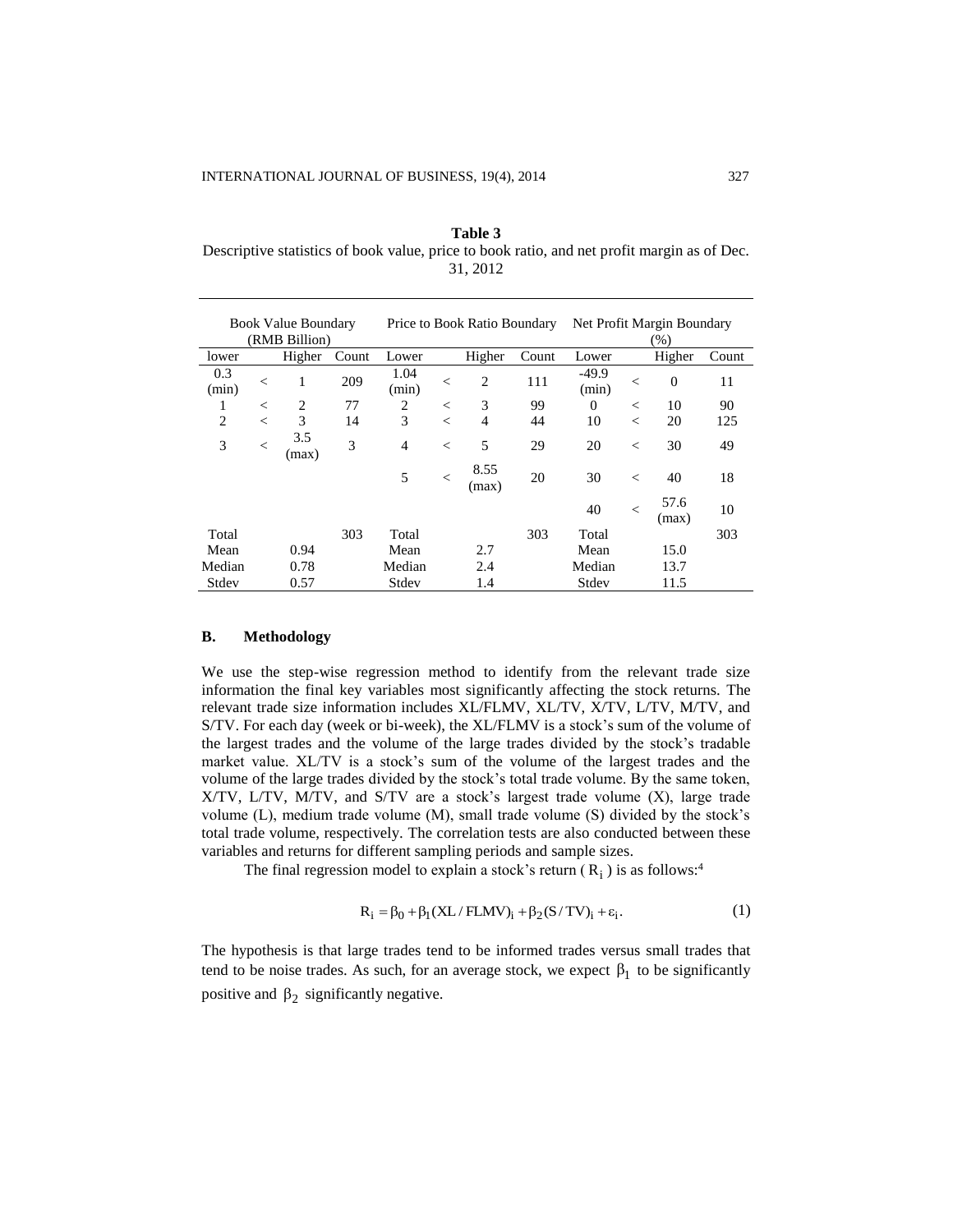## **IV. EMPIRICAL RESULTS**

Table 4 and Table 5 show the correlation coefficient estimates between the major variables for the full sample (about 300 stocks) and the reduced sample (100 stocks) which are presented in Panel A for daily frequency, Panel B for weekly frequency, and Panel C for biweekly frequency. The highest and lowest correlations are consistent throughout the samples: the highest correlation is between XL/TV and L/TV, typically ranging between 84% and 90%; and the lowest correlation is between XL/TV and S/TV, typically ranging between -62% and -77%. Also, the correlation between L/TV and S/TV is very close to the correlation between XL/TV and S/TV. It seems that large traders, more often than not, tend to split their orders into large orders and forsake immediacy to certain extent.

| Table 4                                                             |
|---------------------------------------------------------------------|
| Correlations between key variables for the full sample (300 stocks) |

|          |                | Return    | XL<br>/FLMV | XL/TV     | X/TV      | L/TV      | M/TV      | S/TV |
|----------|----------------|-----------|-------------|-----------|-----------|-----------|-----------|------|
| Panel A  | Return         |           |             |           |           |           |           |      |
| Daily    | <b>XL/FLMV</b> | 0.5921    | 1           |           |           |           |           |      |
| Results  | <b>XL/TV</b>   | 0.5213    | 0.6158      | 1         |           |           |           |      |
|          | X/TV           | 0.3535    | 0.4216      | 0.4098    | 1         |           |           |      |
|          | L/TV           | 0.4012    | 0.4698      | 0.8996    | $-0.0168$ | 1         |           |      |
|          | M/TV           | 0.1140    | $-0.1799$   | $-0.3135$ | $-0.1895$ | $-0.2521$ |           |      |
|          | S/TV           | $-0.5546$ | $-0.3969$   | $-0.6187$ | $-0.2045$ | $-0.5796$ | $-0.5470$ | 1    |
| Panel B  | Return         | 1         |             |           |           |           |           |      |
| Weekly   | <b>XL/FLMV</b> | 0.5067    | 1           |           |           |           |           |      |
| Results  | <b>XL/TV</b>   | 0.5212    | 0.6579      |           |           |           |           |      |
|          | X/TV           | 0.3339    | 0.3917      | 0.4532    | 1         |           |           |      |
|          | L/TV           | 0.3951    | 0.5181      | 0.8632    | $-0.0368$ | 1         |           |      |
|          | M/TV           | 0.1469    | $-0.2106$   | $-0.3106$ | $-0.2365$ | $-0.2130$ |           |      |
|          | S/TV           | $-0.5912$ | $-0.4297$   | $-0.6584$ | $-0.2248$ | $-0.6028$ | $-0.4981$ | 1    |
| Panel C  | Return         | 1         |             |           |           |           |           |      |
| Biweekly | <b>XL/FLMV</b> | 0.4390    | 1           |           |           |           |           |      |
| Results  | <b>XL/TV</b>   | 0.4779    | 0.6613      |           |           |           |           |      |
|          | X/TV           | 0.3055    | 0.3360      | 0.4373    | 1         |           |           |      |
|          | L/TV           | 0.3584    | 0.5412      | 0.8543    | $-0.0610$ | 1         |           |      |
|          | M/TV           | 0.1546    | $-0.2073$   | $-0.2947$ | $-0.2534$ | $-0.1810$ | 1         |      |
|          | S/TV           | $-0.5504$ | $-0.4397$   | $-0.6819$ | $-0.2004$ | $-0.6276$ | $-0.4894$ | 1    |

Note: All correlation coefficients are significant at the 1% level. The XL/FLMV is a stock's sum of the volume of the largest trades and the volume of the large trades divided by the stock's tradable market value. XL/TV is a stock's sum of the volume of the largest trades and the volume of the large trades divided by the stock's total trade volume. By the same token, X/TV, L/TV, M/TV, and S/TV are a stock's largest trade volume (X), large trade volume (L), medium trade volume (M), small trade volume (S) divided by the stock's total trade volume, respectively.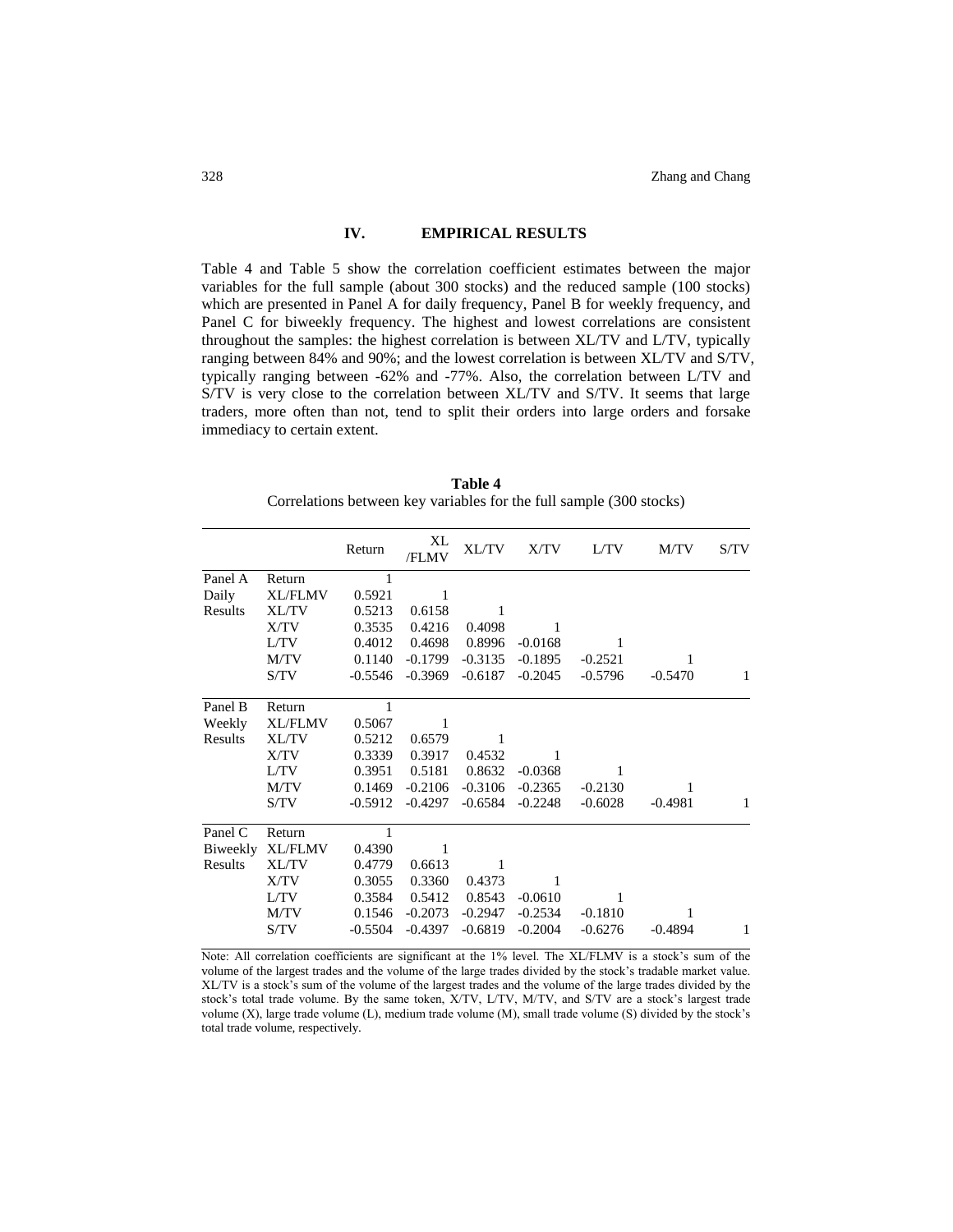|          |                | Return    | XL<br>/FLMV | XL/TV     | X/TV      | L/TV      | M/TV      | S/TV |
|----------|----------------|-----------|-------------|-----------|-----------|-----------|-----------|------|
| Panel A  | Return         |           |             |           |           |           |           |      |
| Daily    | <b>XL/FLMV</b> | 0.6301    | 1           |           |           |           |           |      |
| Results  | <b>XL/TV</b>   | 0.6654    | 0.6654      |           |           |           |           |      |
|          | X/TV           | 0.4190    | 0.4372      | 0.5518    | 1         |           |           |      |
|          | L/TV           | 0.5347    | 0.5389      | 0.8452    | 0.0596    | 1         |           |      |
|          | M/TV           | 0.1246    | $-0.1924$   | $-0.2619$ | $-0.2624$ | $-0.1601$ | 1         |      |
|          | S/TV           | $-0.7074$ | $-0.4885$   | $-0.7460$ | $-0.9362$ | $-0.6651$ | -0.4345   | 1    |
| Panel B  | Return         | 1         |             |           |           |           |           |      |
| Weekly   | <b>XL/FLMV</b> | 0.5499    | 1           |           |           |           |           |      |
| Results  | <b>XL/TV</b>   | 0.6199    | 0.6862      | 1         |           |           |           |      |
|          | X/TV           | 0.4103    | 0.4538      | 0.5034    | 1         |           |           |      |
|          | L/TV           | 0.4632    | 0.5129      | 0.8375    | $-0.0165$ | 1         |           |      |
|          | M/TV           | 0.1740    | $-0.2106$   | $-0.2387$ | $-0.2392$ | $-0.1197$ | 1         |      |
|          | S/TV           | $-0.6925$ | $-0.4853$   | $-0.7509$ | $-0.3044$ | $-0.6629$ | $-0.4338$ | 1    |
| Panel C  | Return         |           |             |           |           |           |           |      |
| Biweekly | <b>XL/FLMV</b> | 0.4994    |             |           |           |           |           |      |
| Results  | <b>XL/TV</b>   | 0.5837    | 0.6848      | 1         |           |           |           |      |
|          | X/TV           | 0.4181    | 0.4137      | 0.5027    | 1         |           |           |      |
|          | L/TV           | 0.4457    | 0.5617      | 0.8762    | 0.0354    | 1         |           |      |
|          | M/TV           | 0.1716    | $-0.1557$   | $-0.1853$ | $-0.2558$ | $-0.0696$ | 1         |      |
|          | S/TV           | $-0.6346$ | $-0.5119$   | $-0.7729$ | $-0.2836$ | $-0.7390$ | $-0.4648$ | 1    |

**Table 5** Correlations between key variables for the reduced sample (Top 50 and bottom 50 stocks based on returns)

Note: All correlation coefficients are significant at the 1% level. The XL/FLMV is a stock's sum of the volume of the largest trades and the volume of the large trades divided by the stock's tradable market value. XL/TV is a stock's sum of the volume of the largest trades and the volume of the large trades divided by the stock's total trade volume. By the same token, X/TV, L/TV, M/TV, and S/TV are a stock's largest trade volume (X), large trade volume (L), medium trade volume (M), small trade volume (S) divided by the stock's total trade volume, respectively.

In terms of the correlation between stock return and trade size, the combination of the largest and the large trades yields the highest coefficient estimates, ranging between 44% and 59% for the full sample and between 50% and 66% for the reduced sample. Consistent with the expectation, the S/TV tends to have the lowest correlation with stock return, ranging between -55% and -59% for the full sample and between - 63% and -70% for the reduced sample.

Table 6 shows the results from the regression model presented in the previous section. The F-values of all regressions are significant at the 1% level. Panel A reports the daily regression results for the full sample, the first reduced sample which includes the best 50 stock performers and the worst 50 stock performers, and the second reduced sample which includes the best 25 stock performers and the worst 25 stock performers. The results are all significant at the 1% level except for one case (XL/FLMV for the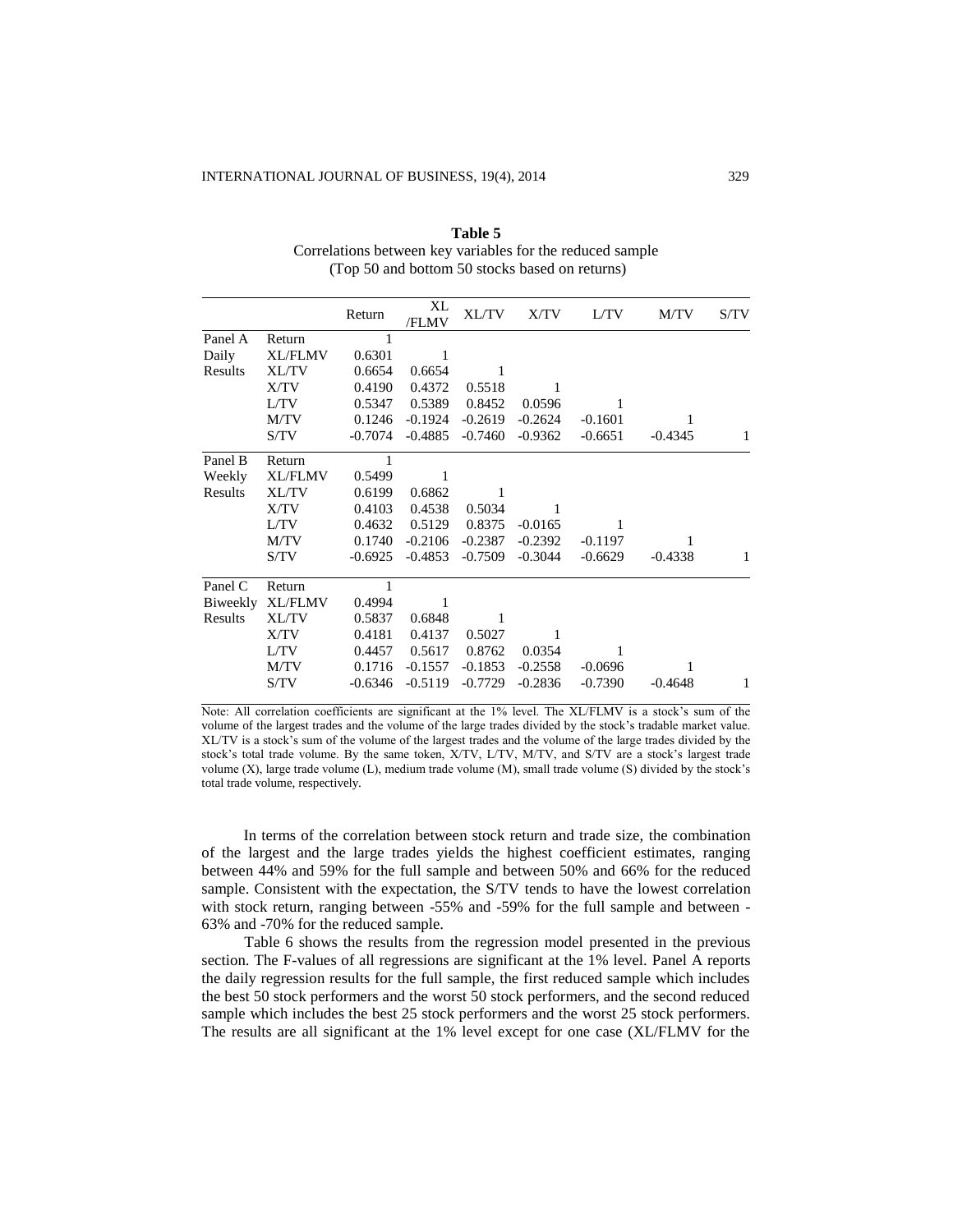second reduced sample) which is marginally insignificant at the 5.73% level. The marginal insignificance is due to the decrease of the test power when the sample size is reduced from about 300 stocks to 50 stocks. As expected, the higher the volume of the larger net buys  $(X & L)$  for a stock, the higher the stock's daily return; the higher the volume of the smallest net buys (S) for a stock, the lower the stock's daily return. For each percentage increase of a stock's relative volume by the smallest trades, the stock price loses 0.07% daily, 0.37% weekly, and 0.66% biweekly, respectively.

| Panel A: Daily Results    |                          |          |           |           |
|---------------------------|--------------------------|----------|-----------|-----------|
|                           | Full Sample (300 stocks) | R-square | F-value   | P-value   |
|                           |                          | 0.4820   | 144.21    | 0.0000    |
|                           | Coeff.                   | S.E.     | T-value   | P-value   |
| Intercept                 | 0.0129                   | 0.0009   | 16.96     | 0.0001    |
| <b>XL/FLMV</b>            | 1.8409                   | 0.2054   | 9.72      | 0.0000    |
| S/TV                      | $-0.0721$                | 0.0085   | $-8.42$   | 0.0000    |
| Top 50 & Bottom 50 Stocks |                          | R-square | F-value   | P-value   |
|                           |                          | 0.6162   | 81.09     | 4.81E-18  |
|                           | Coeff.                   | S.E.     | T-value   | P-value   |
| Intercept                 | 0.0160                   | 0.002    | 9.00      | 0.0004    |
| <b>XL/FLMV</b>            | 1.6007                   | 0.3332   | 5.23      | 0.0101    |
| S/TV                      | $-0.1383$                | 0.0188   | $-7.31$   | 0.0000    |
| Top 25 & Bottom 25 Stocks |                          | R-square | F-value   | P-value   |
|                           |                          | 0.6869   | 54.25     | 2.04E-11  |
|                           | Coeff.                   | S.E.     | T-value   | P-value   |
| Intercept                 | 0.0189                   | 0.0033   | 6.3709    | 0.0047    |
| <b>XL/FLMV</b>            | 1.3151                   | 0.4433   | 3.1839    | $0.0573*$ |
| S/TV                      | $-0.1973$                | 0.0315   | $-6.1966$ | 0.0000    |
| Panel B: Weekly Results   |                          |          |           |           |
|                           | Full Sample (300 stocks) | R-square | F-value   | P-value   |
|                           |                          | 0.4412   | 123.92    | 8.39E-18  |
|                           | Coeff.                   | S.E.     | T-value   | P-value   |
| Intercept                 | 0.0181                   | 0.0023   | 8.81      | 0.0201    |
| <b>XL/FLMV</b>            | 1.4538                   | 0.2251   | 6.57      | 0.0007    |
| S/TV                      | $-0.3672$                | 0.0392   | $-9.58$   | 0.0000    |

| Table 6                      |  |  |  |  |  |  |
|------------------------------|--|--|--|--|--|--|
| <b>Regression statistics</b> |  |  |  |  |  |  |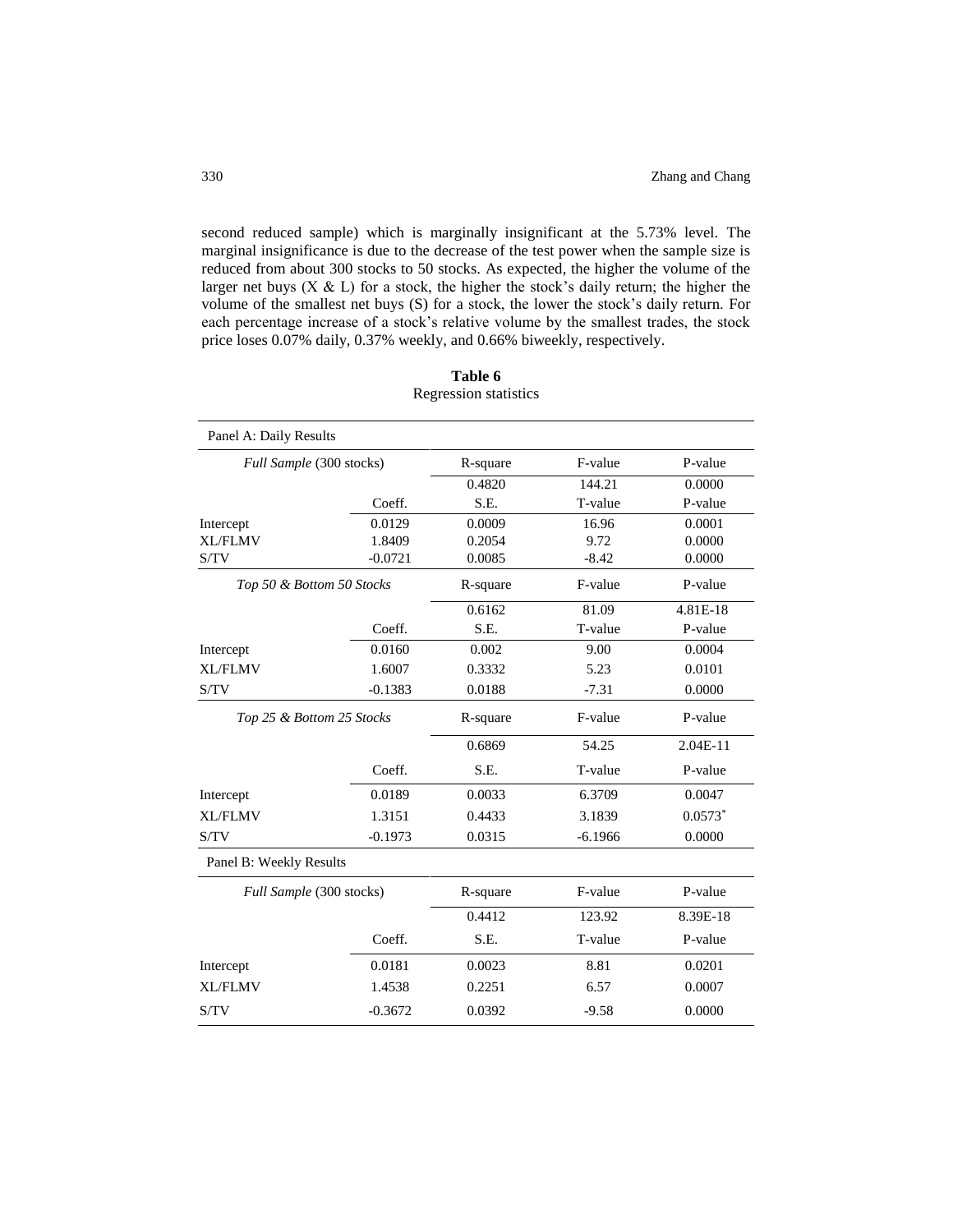|                            |           | Table 6 (continued) |         |           |
|----------------------------|-----------|---------------------|---------|-----------|
| Top 50 & Bottom 50 Stocks  |           | R-square            | F-value | P-value   |
|                            |           | 0.5585              | 77.19   | 1.74E-12  |
|                            | Coeff.    | S.E.                | T-value | P-value   |
| Intercept                  | 0.0310    | 0.0047              | 5.98    | 0.0202    |
| <b>XL/FLMV</b>             | 1.4343    | 0.3698              | 4.21    | $0.1037*$ |
| S/TV                       | $-0.5550$ | 0.0758              | $-7.68$ | 0.0000    |
| Top 25 & Bottom 25 Stocks  |           | R-square            | F-value | P-value   |
|                            |           | 0.6566              | 50.71   | 0.0000    |
|                            | Coeff.    | S.E.                | T-value | P-value   |
| Intercept                  | 0.0447    | 0.0081              | 5.39    | 0.0115    |
| <b>XL/FLMV</b>             | 1.5366    | 0.5258              | 2.90    | $0.0978*$ |
| S/TV                       | $-0.7080$ | 0.1254              | $-5.82$ | 0.0000    |
| Panel C: Bi-Weekly Results |           |                     |         |           |
| Full Sample (300 stocks)   |           | R-square            | F-value | P-value   |
|                            |           | 0.3666              | 88.93   | 1.16E-14  |
|                            | Coeff.    | S.E.                | T-value | P-value   |
| Intercept                  | 0.0324    | 0.0035              | 9.66    | 0.0001    |
| <b>XL/FLMV</b>             | 1.0255    | 0.2373              | 4.69    | 0.0254    |
| S/TV                       | $-0.6583$ | 0.0776              | $-8.78$ | 0.0000    |
| Top 50 & Bottom 50 Stocks  |           | R-square            | F-value | P-value   |
|                            |           | 0.4713              | 53.31   | 0.0000    |
|                            | Coeff.    | S.E.                | T-value | P-value   |
| Intercept                  | 0.0508    | 0.0075              | 6.90    | 0.0940    |
| <b>XL/FLMV</b>             | 1.1245    | 0.428               | 3.02    | 0.0155    |
| S/TV                       | $-0.9445$ | 0.1547              | $-6.40$ | 0.0002    |
| Top 25 & Bottom 25 Stocks  |           | R-square            | F-value | P-value   |
|                            |           | 0.5484              | 34.97   | 0.0001    |
|                            | Coeff.    | S.E.                | T-value | P-value   |
| Intercept                  | 0.0738    | 0.0131              | 5.27    | 0.0203    |
| <b>XL/FLMV</b>             | 1.3030    | 0.6218              | 2.21    | 0.0465    |
| S/TV                       | $-1.1744$ | 0.2582              | $-4.87$ | 0.0022    |

Note: "\*" in all Panels denotes the only three cases where XL/FLMV is not significant at the 5% level. All other p-values are significant at either the 1% or the 5% level.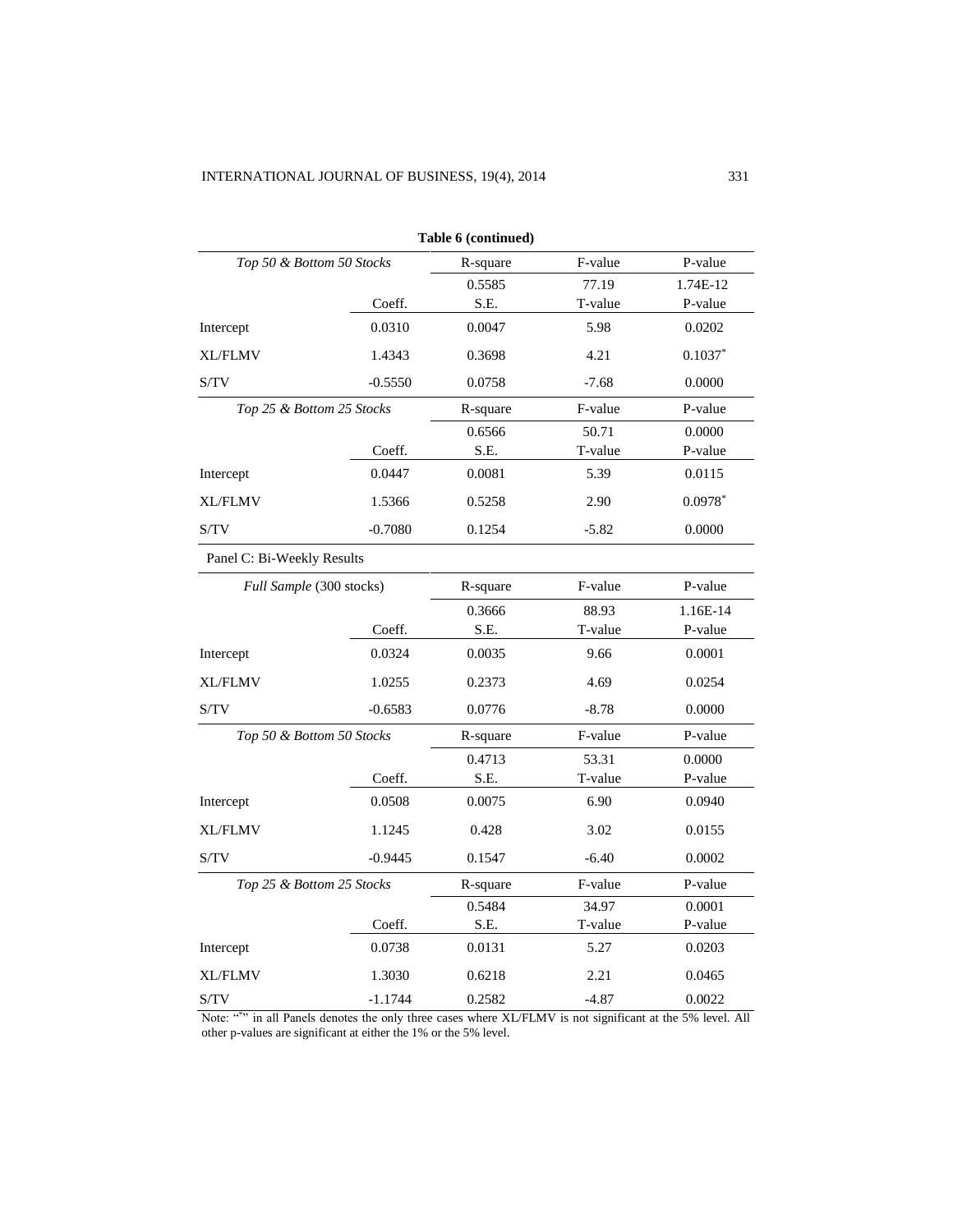The test results for weekly regressions in Panel B and the results for nonoverlapping bi-weekly regressions in Panel C reveal similar evidence as in Panel A. That is, the higher the largest (smallest) net buys for a stock, the higher (lower) the weekly and bi-weekly returns for the stock. For the reduced sample consisting of top 50 and bottom 50 stocks, for each percentage increase of a stock's relative volume by the smallest trades, the stock price loses 0.14% daily, 0.56% weekly, and 0.94% biweekly, respectively. The results are more notable for the sample that consists of only top 25 and bottom 25 stocks. Table 5 also shows that the p-values for the smallest trades are always significant at the 1% level whereas the p-values for the larger trades are significant at the 1% level in two cases, significant at the 5% level in four cases, and not significant at the 5% level in three cases. The evidence seems to suggest that the smallest trades tend to dominant the larger trades in signaling a stock's short-term contemporaneous return. It appears that while certain informed trades may not lead to outperformance, the overwhelming effect of noise trades is completely counterproductive—they follow a path of wealth destroying. The results presented here are inconsistent with the findings of some recent studies (e.g., Barber et al., 2009).

Figure 1 and Figure 2 show the relationship between a stock's average daily stock return and the proportion of the stock's larger and smallest net buys relative to its daily total trading volume for all stocks in the sample, respectively. Figure 1 shows that when a stock's daily return is negative (positive), its larger trades tend to be net sales (buys). The evidence in Figure 2 is opposite: for a stock, when the smallest trades tend to be net buys (sales), the stock's return tends to be negative (positive).



**Figure 1**

Figure 1 shows the relationship between a stock's average daily stock return and the proportion of the stock's larger net buys relative to its daily total trading volume for all stocks in the full sample. The vertical axis represents the average daily stock return (Ret) and the net trade balance of the stock's larger trades (XL\_TV). The horizontal axis represents the individual stocks in the sample.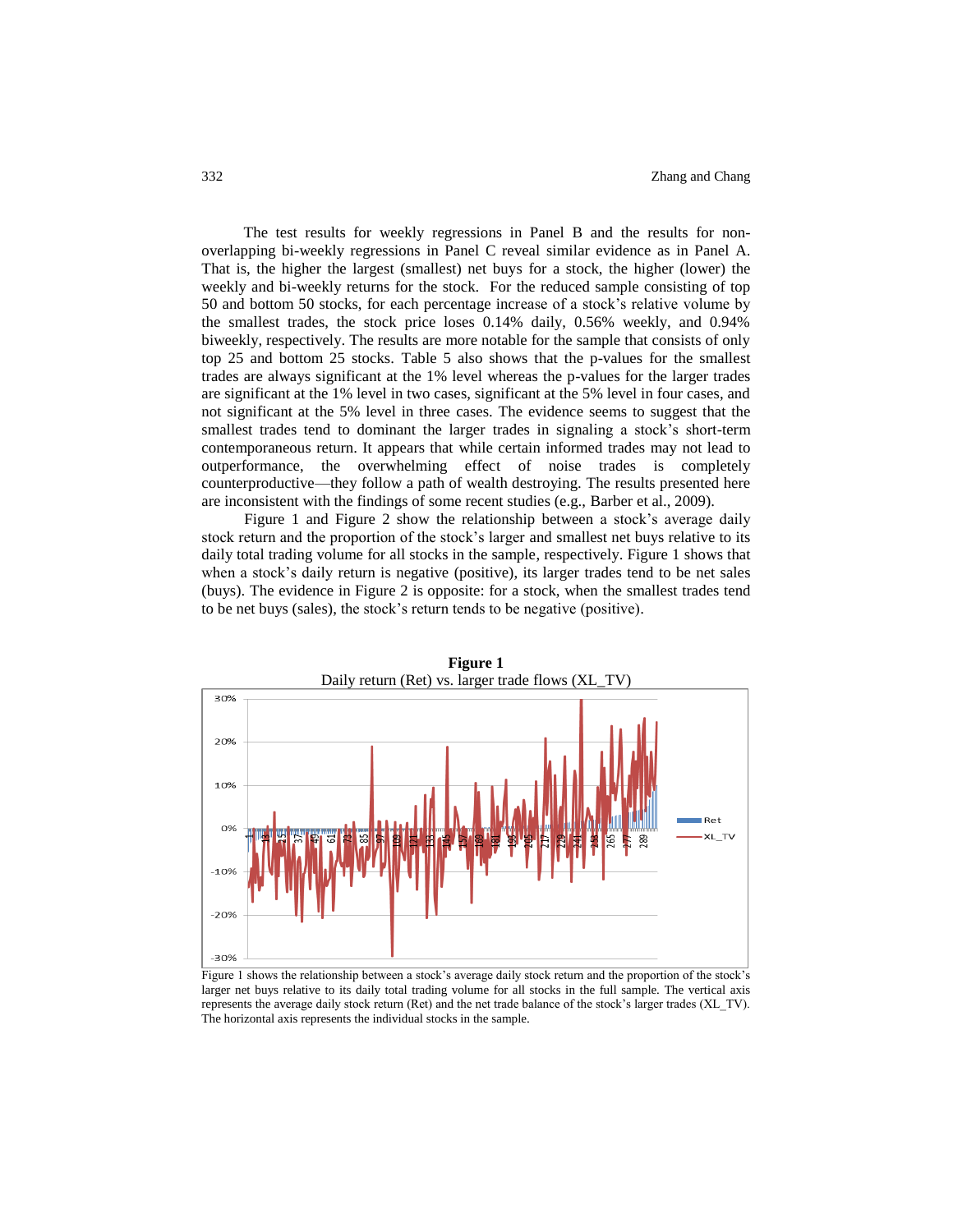

Figure 2 shows the relationship between a stock's average daily stock return and the proportion of the stock's smallest net buys relative to its daily total trading volume for all stocks in the full sample. The vertical axis represents the average daily stock return (Ret) and the net trade balance of the stock's smallest trades (S\_TV). The horizontal axis represents the individual stocks in the sample.

#### **V. CONCLUSIONS**

This paper adds evidence to the literature that emphasizes the effect of trade size and adverse selection in short-term stock price discovery. Using the data from a relatively new market, we find that trade size is significantly and positively associated with information set and short-term contemporaneous stock returns, the larger the proportion of larger more informed (small more noisy) net buys relative to the total volume, the higher (lower) the stock returns. The results are not affected by the size of the firm. We also find that small noise traders' behavior tends to be a much stronger indicator than that of larger informed traders when signaling short-term contemporaneous stock returns.

### **ENDNOTES**

- 1. Huang and Masulis (2003), Anand and Chakravarty (2007), Chou and Wang (2009), Ascioglu et al. (2011) show similar findings in the London Stock Exchange, the S&P 500 options market, the Taiwanese futures market, the Japanese stock market, respectively.
- 2. Often in these studies, a medium-sized trade is between 500 and 9,900 shares. Alexander and Peterson (2007) also examine the trade size clustering.
- 3. This dollar-based cutoff point between the two larger and two smaller trade size types (RMB 200,000) is not much different from the \$20,000 cutoff rule proposed by Lee and Radhakrishna (2000) to identify individual trades for "small" stocks. In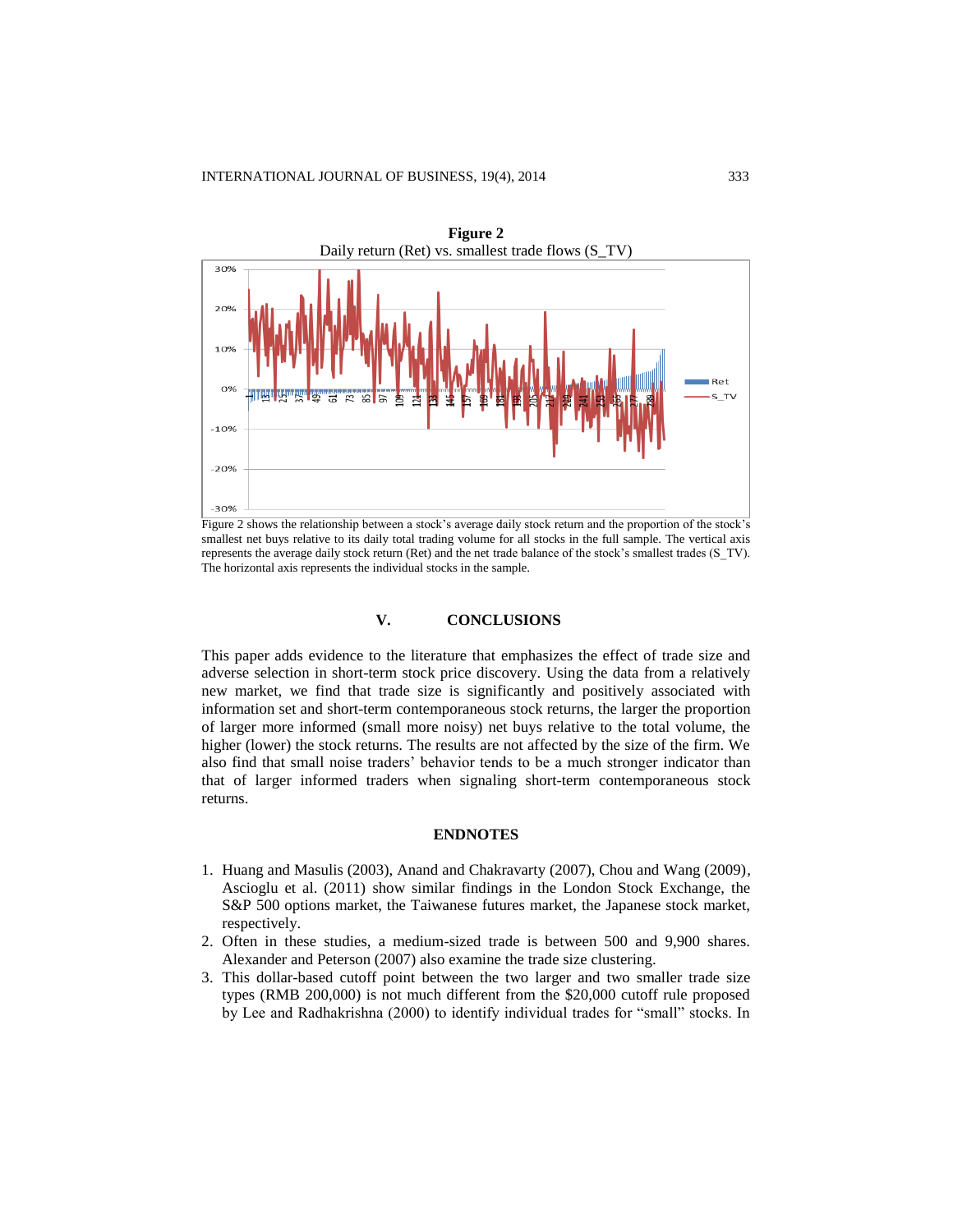our sample, the minimum and maximum price share (as of 12/31/2012) are RMB2.69 and RMB57.61, respectively.

4. We also included size (total market capitalization and float market capitalization) and price-to-book ratio in the model and find them not significant throughout the tests.

#### **REFERENCES**

- Anand, A., and S. Chakravarty, 2007, "Stealth Trading in Options Markets," *Journal of Financial & Quantitative Analysis*, 42, 167–188.
- Alexander, G., and M. Peterson, 2007, "An Analysis of Trade-Size Clustering and Its Relation to Stealth Trading," *Journal of Financial Economics,* 84, 435–471.
- Ascioglu, A., C. Comerton-Forde, and T. McInish, 2011, "Stealth Trading: The Case of the Tokyo Stock Exchange," *Pacific-Basin Finance Journal*, 19, 194–207.
- Asthana, S., S. Balsam, and S. Sankaraguruswamy, 2004, "Differential Response of Small versus Large Investors to 10-K Filings on EDGAR," *Accounting Review*, 79, 571–589.
- Barber, B., and T. Odean, 2000, "Trading is Hazardous to Your Wealth: The Common Stock Investment Performance of Individual Investors," *Journal of Finance,* 55, 773–806.
- Barber, B., T. Odean, and N. Zhu, 2009, "Do Retail Trades Move Markets?" *Review of Financial Studies,* 22, 151–186.
- Barclay, M., and J. Warner, 1993, "Stealth Trading and Volatility," *Journal of Financial Economics,* 34, 281–305.
- Campbell, J. Y., T. Ramadorai, and A. Schwartz, 2009, "Caught on Tape: Institutional Trading, Stock Returns, and Earnings Announcements," *Journal of Financial Economics,* 92, 66–91.
- Chakravarty, S., 2001, "Stealth Trading: Which Traders' Trades Move Stock Prices?" *Journal of Financial Economics,* 61, 289–307.
- Chan, K., and W.M. Fong, 2000, "Trade Size, Order Imbalance, and the Volatility— Volume Relation," *Journal of Financial Economics,* 57, 247–273.
- Chan, L., and J. Lakonishok, 1995, "The Behavior of Stock Prices around Institutional Trades," *Journal of Finance,* 50, 1147–1174.
- Chordia, T., and A. Subrahmanyam, 2004, "Order Imbalance and Individual Stock Returns: Theory and Evidence," *Journal of Financial Economics*, 72, 485–518.
- Chou, R., and Y. Wang, 2009, "Strategic Order Splitting, Order Choice, and Aggressiveness: Evidence From the Taiwan Futures Exchange," *Journal of Futures Markets,* 29, 1102–1129.
- DeLong, J., A. Shleifer, L. Summers, and R. Waldmann, 1990, "Noise Trader Risk in Financial Markets," *Journal of Political Economy,* 98, 703–738.
- Dorn, D., G. Huberman, and P. Sengmueller, 2008, "Correlated Trading and Returns," *Journal of Finance,* 63, 885–920.
- Dufour, A., and R. Engle, 2000, "Time and the Price Impact of A Trade," *Journal of Finance* 55, 2467–2498.
- Easley, D., and M. O'Hara, 1987, "Price, Trade Size, and Information in Securities Markets," *Journal of Financial Economics,* 19, 69–90.